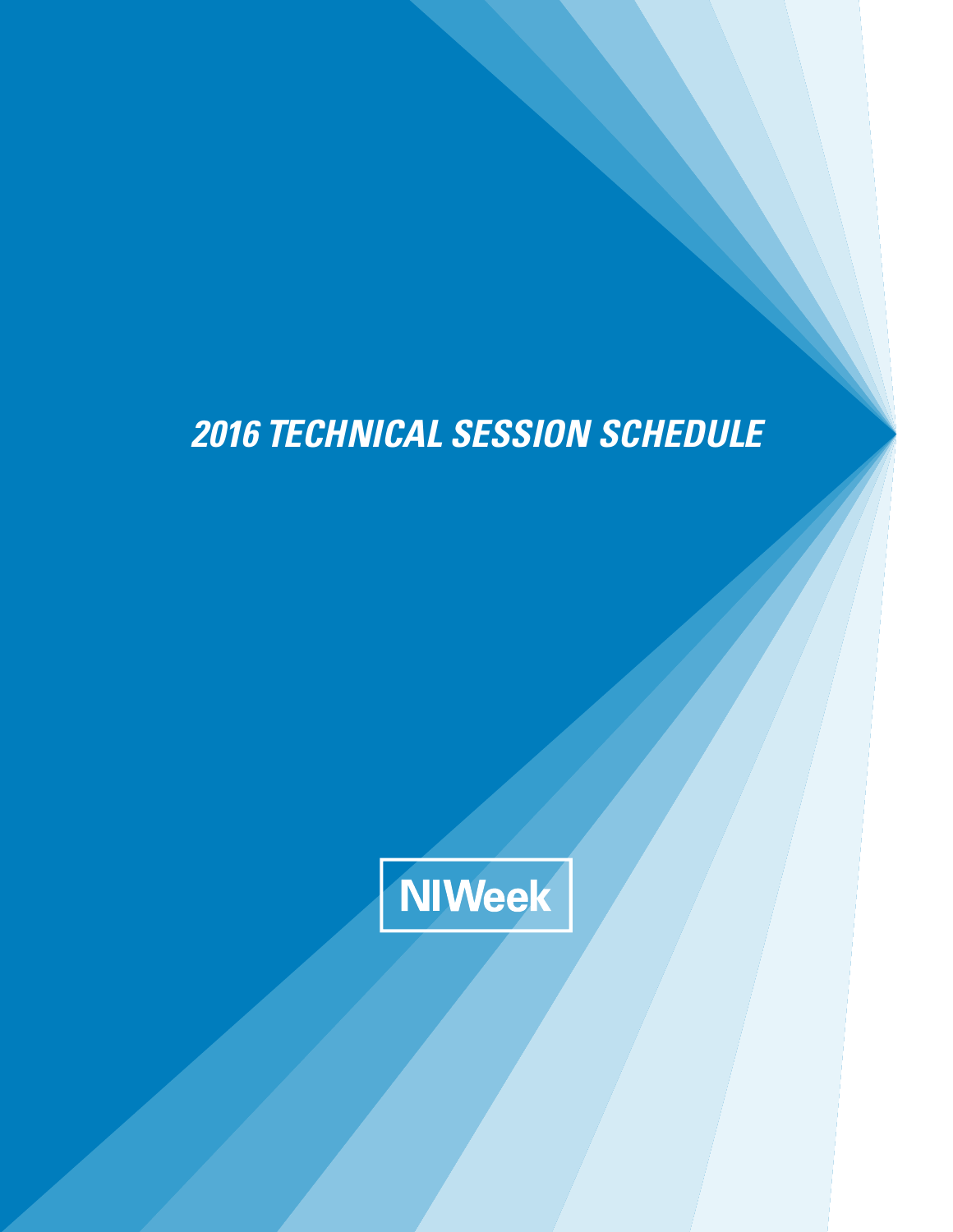## INFORMATION AND SCHEDULE

#### Registration Hours

| Sunday, July 31     | 7:30 a.m.-4:00 p.m.   |
|---------------------|-----------------------|
| Monday, August 1    | 7:00 a.m. - 6:00 p.m. |
| Tuesday, August 2   | 7:30 a.m. - 5:00 p.m. |
| Wednesday, August 3 | 7:30 a.m. - 5:00 p.m. |
| Thursday, August 4  | $8:00$ a.m. $-$ Noon  |

#### Continental Breakfast

7:45–8:30 a.m. (Monday–Thursday) First Floor Foyer

#### Lunch

11:30 a.m.–1:00 p.m. (Tuesday–Thursday) First Floor NIWeek Cafe Lunch is provided for full-conference attendees and Expo Plus Pass holders.

Conference name badge is required for admission.

#### Concessions

Concessions are available at the coffee cart located on the exhibition floor.

#### Exhibition Hall Hours and Activities

| Monday, August 1    | 5:30-7:00 p.m. Welcome Reception                                                                              |
|---------------------|---------------------------------------------------------------------------------------------------------------|
| Tuesday, August 2   | 10:00 a.m.-5:00 p.m. Expo<br>5:00–6:00 p.m. Block Diagram Reception<br>6:00–7:30 p.m. NIWeek Conference Party |
| Wednesday, August 3 | 10:00 a.m.-6:00 p.m. Expo                                                                                     |

#### NIWeek Conference Party

Immediately following the NIWeek Block Diagram Reception on the Exhibit floor Tuesday from 5:00 to 6:00 p.m., join us for the NIWeek Conference Party featuring live music, drinks, and appetizers from 6:00 to 7:30 p.m.

#### Check Out the NI Store

Visit the NI Store at the back of the Exhibit Hall to purchase NI-branded merchandise and apparel.

- $\boxed{\mathbf{N}}$ [ni.com/niweekcommunity](http://ni.com/niweekcommunity)
- [twitter.com/niglobal](http://twitter.com/niglobal)
- [facebook.com‑/nationalinstruments](http://facebook.com/nationalinstruments)  $\left| \right|$
- [youtube.com/nationalinstruments](http://youtube.com/nationalinstruments) You Tube
- [Share your snaps using our NIWeek 2016 geofilter](https://www.snapchat.com/download)

#### Internet Services

Free wireless Internet access is available throughout the entire facility.

#### Business Center

The Austin Convention Center is equipped with a full-service Business Center. Services include scanning, copying, printing, and shipping assistance. It is on the first floor opposite the Trinity Street entrances and near the Exhibition Hall entrance. Hours: August 1–4, 8:00 a.m.–5:00 p.m.

#### Flight Arrival/Departure Board

The Austin Convention Center has a digital flight arrival/departure board on display next to the Business Center on the first level and near the Exhibition Hall entrance. It features up-to-the-second flight information streaming directly from Austin-Bergstrom International Airport.

#### Medical/First Aid

The First Aid Room is on the first level north of the Trinity North elevator and near the Exhibition Hall entrance.

#### Lost and Found

Lost and found stations are at the main floor registration desk and the fourth floor information desk.

### Stay Connected During and After NIWeek

## FIRST FLOOR MAP

### Trinity Street

Red River Street



## THIRD FLOOR MAP





### Trinity Street

Red River Street

[NIWEEK 2016 APP](http://showcase.genie-connect.com/niweek2016/)  NOW AVAILABLE FOR DOWNLOAD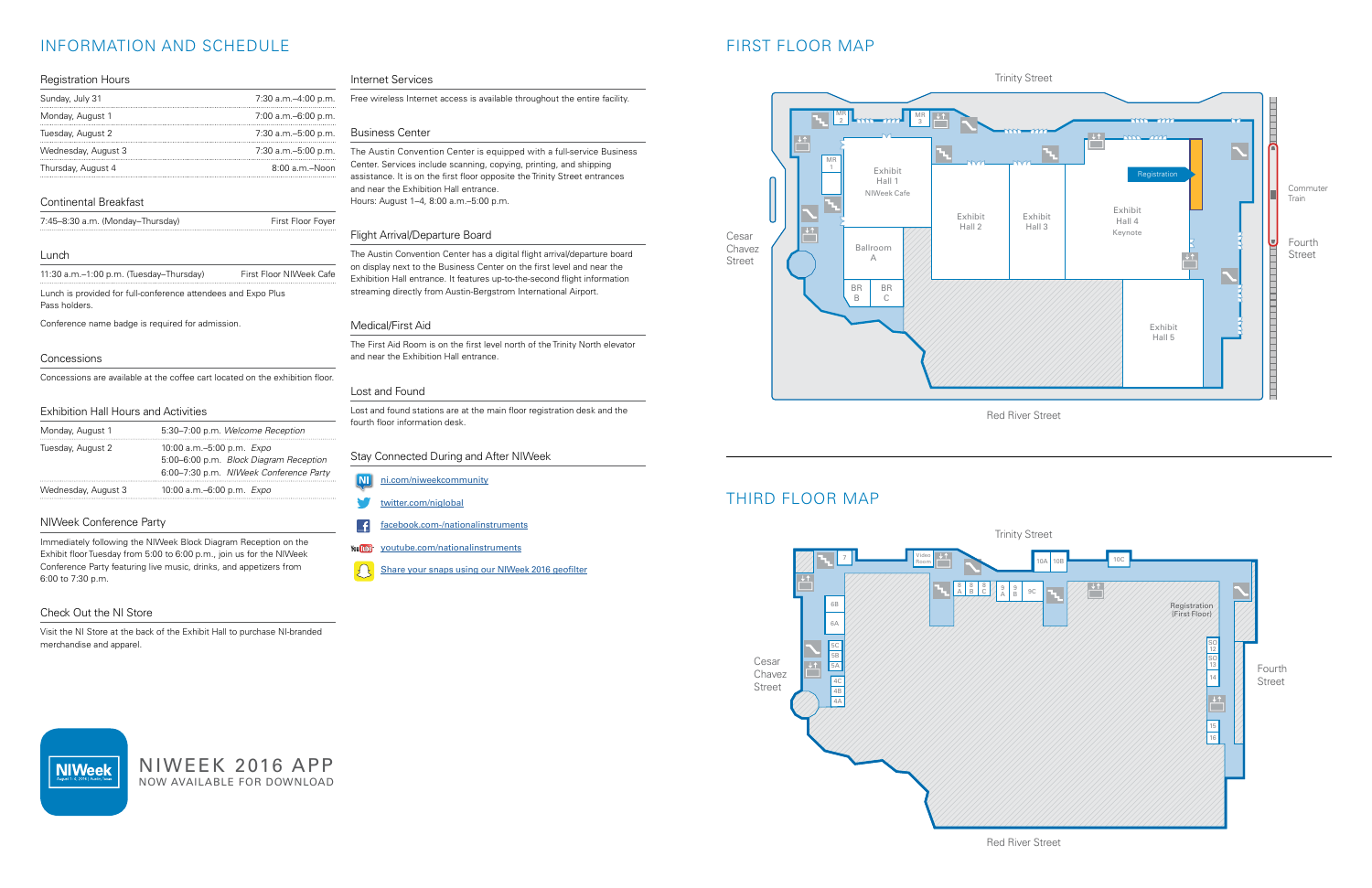## TUESDAY, AUGUST 2

|                                                        | Room       | 1:00-2:00 p.m.                                                                                                                                          | 2:15-3:15 p.m.                                                                                                                  |                                                                                                                                                                  | 3:30-4:30 p.m.                                                                     |                                                               | 4:45-5:45 p.m.                                                                                 |                                                                            |  |
|--------------------------------------------------------|------------|---------------------------------------------------------------------------------------------------------------------------------------------------------|---------------------------------------------------------------------------------------------------------------------------------|------------------------------------------------------------------------------------------------------------------------------------------------------------------|------------------------------------------------------------------------------------|---------------------------------------------------------------|------------------------------------------------------------------------------------------------|----------------------------------------------------------------------------|--|
|                                                        | 11A/B      | New Wireless Technologies for<br>Tomorrow's Connected Devices                                                                                           | Efficiency Tips for Programming NI Source<br>Measure Units                                                                      |                                                                                                                                                                  | High-Efficiency Wireless: Under the Hood<br>of 802.11ax                            |                                                               | From the Designers: Optimize Scope<br>Measurements and Advanced Features                       |                                                                            |  |
| <b>Automated Test Track</b>                            | 12A        | From the Experts: What I Wish I Had<br>Known Before I Started Deploying<br><b>Test Systems</b>                                                          | From the Experts: Improving ATE Test<br>Sequence Adaptability Using HALs<br>and MALs                                            |                                                                                                                                                                  | From the Experts: Thermal and Power<br>Planning of Automated Test Systems          |                                                               | Birth to Earth: A Case Study in Full-Cycle<br><b>Test Automation</b>                           |                                                                            |  |
|                                                        | 12B        | Practical Advice for Accurate Electrical<br>Measurements                                                                                                | Intermediate NI-DAQmx: Building Code<br>Beyond the DAQ Assistant                                                                |                                                                                                                                                                  | DAQ Advanced: PXI Synchronization Under<br>the Hood                                |                                                               | How Best-in-Class Companies Save<br>Measurement Data                                           |                                                                            |  |
| <b>Data Acquisition Track</b>                          | 13A/B      | The BIG, the BAD, and the UGLY: Big<br>Data Best Practices for DAQ                                                                                      | Introduction to DAQ With NI Linux<br>Real-Time                                                                                  |                                                                                                                                                                  | Testing Embedded Software in Real Time<br><b>With VeriStand</b>                    |                                                               | Top 10 Things You Should Know About<br>CompactDAQ and CompactRIO                               |                                                                            |  |
| Embedded                                               | 14         | Using NI InsightCM™ for Condition<br>Monitorina                                                                                                         | Need With the SDK                                                                                                               | Extending NI InsightCM™ to Fit Your Every<br>Simplify System Design With<br>CompactRIO: The Ultimate Multipurpose<br>Controller                                  |                                                                                    |                                                               | Peek Behind the Curtain of NI Embedded<br>Hardware and Software Development and<br>Validation  |                                                                            |  |
| <b>Systems Track</b>                                   | <b>16A</b> | <b>Embedded Code Validation Best Practices</b>                                                                                                          | Getting Started With NI Linux Real-Time                                                                                         |                                                                                                                                                                  | NI InsightCM™ Data Explorer: What the<br><b>Analyst Sees</b>                       |                                                               | Integrating C/C++ and LabVIEW on<br>NI Linux Real-Time Embedded Hardware                       |                                                                            |  |
|                                                        | <b>16B</b> | SW: What's New in LabVIEW 2016                                                                                                                          | The LabVIEW Container: Managing Your<br>Application's Data                                                                      |                                                                                                                                                                  | NI and Python Overview                                                             |                                                               | Software Licensing                                                                             | Panel: Learn More About the Future of NI                                   |  |
| <b>Software Development</b><br><b>Techniques Track</b> | 19A        | Designing Attractive and Effective User<br>Interfaces in LabVIEW                                                                                        | How to Architect a Framework:<br>SquareBattle!                                                                                  |                                                                                                                                                                  | Designing Attractive and Effective User<br>Interfaces in LabVIEW (repeat session)  |                                                               | Expand Your LabVIEW Toolbox: Tips<br>and Tricks                                                |                                                                            |  |
|                                                        | <b>19B</b> | Introduction to LabVIEW for<br><b>Embedded Systems</b>                                                                                                  | Extending Your Skills to LabVIEW for<br><b>Embedded Systems</b>                                                                 |                                                                                                                                                                  | Real-Time                                                                          | Optimizing Performance in LabVIEW                             |                                                                                                | Out-of-the-Box Security and Licensing<br>for LabVIEW                       |  |
| <b>Advanced Users</b>                                  | 15         | Are Global Variables Truly Evil?                                                                                                                        | Project Templates: Making the Most of<br>Code Reuse                                                                             |                                                                                                                                                                  | Get Your RegExercise: Text Processing<br>in LabVIEW                                |                                                               |                                                                                                |                                                                            |  |
| Aerospace and<br><b>Defense Summit</b>                 | 17A        | Panel: Role of NI in Air Force RDT&E<br>Instrumentation                                                                                                 | Simulator                                                                                                                       | Affordable and Configurable Military GNSS<br>Troubleshooting at 200 Gbps<br>With LabVIEW                                                                         |                                                                                    | PHY Layer Tools and Attacks in the Cyber-<br><b>EW Domain</b> |                                                                                                |                                                                            |  |
| <b>Vision Summit</b>                                   | <b>17B</b> | Keynote: Laser Force Cytology With NI's<br><b>Compact Vision System</b>                                                                                 | Take Advantage of FPGA Parallelism With<br>NI Vision: Multitap Acquisition, Multipixel<br>Image Processing, and Code Generation |                                                                                                                                                                  | Using OpenCV<br>With NI Systems                                                    | Precision Time<br>Protocol (IEEE<br>1588) Primer              | High-Speed,<br>High-Resolution<br><b>Continuous Motion</b><br>Inspection With<br>FlexRIO FPGAs | Image Processing:<br>A Look Into Edge<br>Detection and<br>Pattern Matching |  |
| <b>Transportation Summit</b>                           | <b>BRE</b> | Keynote: Improving the Safety of<br>Autonomous Driving Systems With the<br>Synchronized Recording and Playback of<br><b>Advanced Sensor Information</b> | Measuring<br><b>Adaptive Headlight</b><br><b>Effectiveness for</b><br>the Insurance<br>Institute for<br><b>Highway Safety</b>   | From Automotive<br>Validation to<br>Production:<br><b>Maximizing Test</b><br><b>System Reuse for</b><br><b>Next-Generation</b><br>Infotainment<br><b>Systems</b> | Improved Platforms for Injector Valve Test<br>in Every Environment                 |                                                               | <b>Building a Rapid Control Prototyping</b><br>System for Engine Research and<br>Development   |                                                                            |  |
| <b>Semiconductor Summit</b>                            | <b>BRF</b> | High-Efficiency Power Amplifier Issues in<br>the Real World                                                                                             | Automated<br>Validation of<br><b>PMICs Using</b><br><b>TestStand</b>                                                            | Tl's Continuous<br>Delivery Machine<br>for Accelerated<br>Application<br>Deployment                                                                              | Introduction to Digital Pattern Instruments<br>for Semiconductor Functional Test   |                                                               | Improving Validation With a LabVIEW-<br><b>Based Interactive Framework</b>                     |                                                                            |  |
| Energy<br><b>Technology Summit</b>                     | <b>BRG</b> | Applying IIoT to the Smart Grid                                                                                                                         | Developing a Fast<br>Mathematical<br><b>Model Simulation</b><br>Module for<br>MicroGrids Based<br>on LabVIEW                    | <b>Advanced Real-</b><br><b>World DMS</b><br><b>Simulation Using</b><br>the LabVIEW<br><b>Actor Framework</b>                                                    | More Than You Ever Wanted to Know<br><b>About Power Inverters</b>                  |                                                               | High-Level LabVIEW Architectures<br>for Outstanding Power Grid<br><b>Measurement Systems</b>   |                                                                            |  |
|                                                        | 18A        | Hands-On: Introduction to LabVIEW for Instrumentation                                                                                                   |                                                                                                                                 |                                                                                                                                                                  |                                                                                    |                                                               | Hands-On: Build an Automated Test System With TestStand and the PXI Platform                   |                                                                            |  |
| Hands-On                                               | 18B        | Hands-On: CompactRIO, Part 1-<br>Programming With LabVIEW Real-Time                                                                                     | Hands-On: CompactRIO, Part 2-<br>Programming With LabVIEW FPGA                                                                  |                                                                                                                                                                  | Hands-On: Vision<br>Hands-On: Getting Started With Motion<br>Control on CompactRIO |                                                               |                                                                                                |                                                                            |  |
|                                                        | 18C        | Hands-On: Introduction to LabWindows/CVI                                                                                                                |                                                                                                                                 |                                                                                                                                                                  | Hands-On: Introduction to LabVIEW and Data Acquisition                             |                                                               |                                                                                                |                                                                            |  |
|                                                        | 18D        | Hands-On: Introduction to HIL Test With VeriStand                                                                                                       | Hands-On: Advanced Vibration and Acoustic Analysis                                                                              |                                                                                                                                                                  |                                                                                    |                                                               |                                                                                                |                                                                            |  |

| 3:30-4:30 p.m. |  |  |  |
|----------------|--|--|--|
|----------------|--|--|--|

| $7:45-8:30$ a.m.         | <b>Breakfast</b><br>Foyer (First Floor)                        |
|--------------------------|----------------------------------------------------------------|
| $8:30-10:00$ a.m.        | NIWeek Keynotes<br>Exhibit Hall 4 (First Floor)                |
| 10:00 a.m.–<br>7:30 p.m. | Expo<br>Exhibit Halls 2 and 3 (First Floor)                    |
| 10:00 a.m.–<br>1:00 p.m. | Dedicated Expo Hours                                           |
| 11:30 a.m.–<br>1:00 p.m. | Lunch<br>NIWeek Cafe (First Floor)                             |
| 5:00-6:00 p.m.           | Block Diagram Reception<br>Exhibit Halls 2 and 3 (First Floor) |
| $6:00 - 7:30$ p.m.       | NIWeek Conference Party<br>Exhibit Halls 2 and 3 (First Floor) |

## FOURTH FLOOR MAP



Trinity Street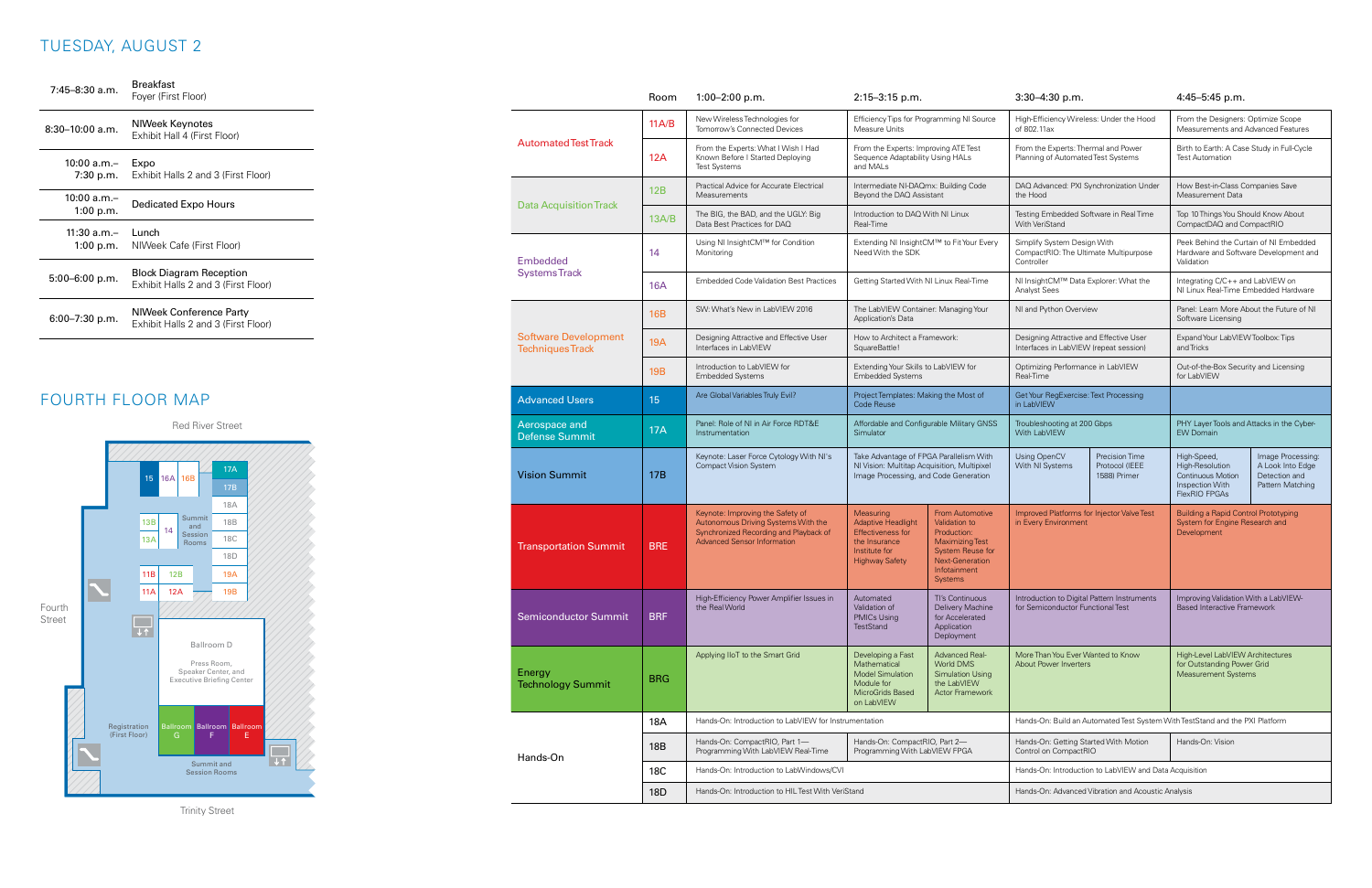## WEDNESDAY, AUGUST 3

|                                                        | <b>Room</b>                                                                       | 10:30-11:30 a.m.                                                                                   |                                                                                                      | $1:00-2:00$ p.m.                                                                                                                                      | $2:15-3:15$ p.m.                                                                                                                      |                                                                                         | 3:30-4:30 p.m.                                                                                                                                                              |                                                                                                               |                                                                                | 4:45-5:45 p.m.                                                                                           |  |
|--------------------------------------------------------|-----------------------------------------------------------------------------------|----------------------------------------------------------------------------------------------------|------------------------------------------------------------------------------------------------------|-------------------------------------------------------------------------------------------------------------------------------------------------------|---------------------------------------------------------------------------------------------------------------------------------------|-----------------------------------------------------------------------------------------|-----------------------------------------------------------------------------------------------------------------------------------------------------------------------------|---------------------------------------------------------------------------------------------------------------|--------------------------------------------------------------------------------|----------------------------------------------------------------------------------------------------------|--|
| <b>Automated Test Track</b>                            | 11A/B                                                                             | Getting the Most Out of Your RF<br>Instrument's Bandwidth                                          |                                                                                                      | Acquiring Low-Level Signals With<br>Precision DC Measurements                                                                                         | 5 Disruptive Technologies You Need to<br>Know About in Automated Test                                                                 |                                                                                         | Object-Oriented<br>The New<br>Revolution of<br>Design to<br>Flying Probe Test:<br>Maximize the<br>Pilot 4D V8 HF<br>Speed of Wafer<br>Probing Systems                       |                                                                                                               | Embedded Instrumentation With FlexRIO                                          |                                                                                                          |  |
|                                                        | 12A                                                                               | Under the Hood of TestStand 2016                                                                   |                                                                                                      | Python, .NET, LabVIEW, and TestStand:<br>From the Experts: Switching, Mass<br>Achieving Test System Zen<br>Interconnect, and Fixturing Considerations |                                                                                                                                       |                                                                                         | The Revolution in Big Data Analysis for<br>Manufacturing Test                                                                                                               |                                                                                                               | Air Your Automated Test Grievances                                             |                                                                                                          |  |
|                                                        | 12B                                                                               | Choosing a Synchronization Technology<br>for Distributed Systems                                   |                                                                                                      | Communication Bus Synchronization<br>Made Easy                                                                                                        | How Advanced DSP Technologies Enable<br>New Applications for Delta-Sigma-<br>Based DAQ                                                |                                                                                         | Practical Advice for Accurate Electrical<br><b>Measurements</b>                                                                                                             |                                                                                                               | Advanced Data-Logging Software<br>Architectures                                |                                                                                                          |  |
| <b>Data Acquisition Track</b>                          | DAQ Advanced: Digging Deep Into<br>13A/B<br>NI-DAQmx Functions and Property Nodes |                                                                                                    | Minimizing Software Defects With<br>Automated HIL and Resource<br>Management Using VeriStand and RQM | Achieving Complete Test Coverage With<br>a Flexible HIL Platform Using VeriStand                                                                      |                                                                                                                                       | Intermediate NI-DAQmx: Building Code<br>Beyond the DAQ Assistant                        |                                                                                                                                                                             | DAQ Advanced: PXI Synchronization Under<br>the Hood                                                           |                                                                                |                                                                                                          |  |
| <b>Embedded</b>                                        | 14                                                                                |                                                                                                    | The Future of Standard Ethernet: Industrial<br>IoT Convergence With the Control System               | Time Synchronization and Deterministic<br>Communication Over Ethernet With<br>CompactRIO                                                              | for Vision on the CompactRIO Platform                                                                                                 | Beyond Inspection: Unlocking Performance                                                | Getting Started With Motion on the<br>CompactRIO Platform                                                                                                                   |                                                                                                               | Tips for Selecting the Correct Motion<br><b>Control Components</b>             |                                                                                                          |  |
| <b>Systems Track</b>                                   | <b>16A</b>                                                                        | Don't Think You Need an FPGA?<br>Think Again!                                                      |                                                                                                      | Creating Dynamic FPGA Interfaces<br>With LabVIEW FPGA Advanced Session<br>Resources                                                                   | DCAF: A Framework for Efficiently<br>Developing Robust Control Applications                                                           |                                                                                         | Getting the Most Out of Your NI Linux<br>Real-Time Target                                                                                                                   |                                                                                                               | Time and SELinux                                                               | Securing CompactRIO With NI Linux Real-                                                                  |  |
|                                                        | <b>16B</b>                                                                        | Channel Wires: The Next Evolution<br>of Dataflow                                                   |                                                                                                      | SW: What's New in LabVIEW 2016                                                                                                                        | A Preview of the Future of LabVIEW                                                                                                    |                                                                                         | Channel Wires: The Next Evolution<br>of Dataflow                                                                                                                            |                                                                                                               | DQMH: Decisions Behind the Design                                              |                                                                                                          |  |
| <b>Software Development</b><br><b>Techniques Track</b> | 19A                                                                               | How to Make Better Decisions From<br>Your Data                                                     |                                                                                                      | TDMS File Format Usage In LabVIEW                                                                                                                     | LabVIEW + Databases: Use the Power<br>of the SQL                                                                                      |                                                                                         | Objects, Objects Everywhere: Managing<br>LabVIEW OO Hierarchies<br>Artificial Intelligence With LabVIEW: Deep<br>Learning-Based Classification and Control                  |                                                                                                               | Effective Management of LabVIEW<br>Projects                                    |                                                                                                          |  |
|                                                        | 19B                                                                               | FPGA Optimization and Debugging<br>Beyond the LabVIEW Help                                         |                                                                                                      | Using VHDL Design Principles to Improve<br>LabVIEW FPGA Development                                                                                   | Creating and Maintaining Scalable<br>LabVIEW Frameworks for Windows<br>and Real-Time OSs                                              |                                                                                         |                                                                                                                                                                             |                                                                                                               | Code Integrity and Software Licensing<br>for Embedded Systems                  |                                                                                                          |  |
| <b>Advanced Users</b>                                  | 15                                                                                | The Right and Wrong Way to Use Settings<br>in LabVIEW Classes                                      |                                                                                                      | How Applying Agile Object-Oriented<br>Design Principles Changes Designs<br>and Code                                                                   | ISO 9000 and LabVIEW                                                                                                                  |                                                                                         | XNodes: Treasures of Reuse<br>in LabVIEW's Attic                                                                                                                            |                                                                                                               | Code Optimization and Benchmarking                                             |                                                                                                          |  |
| Aerospace and<br><b>Defense Summit</b>                 | 17A                                                                               | <b>Shock Test Using Multiple</b><br>Synchronized Racks                                             |                                                                                                      | LabVIEW Architecture for a Custom<br><b>Test Executive</b>                                                                                            | <b>Embedded Test and Evaluation With</b><br>Modular NI Platform and RTI DDS for<br>Remote Databasing                                  |                                                                                         |                                                                                                                                                                             | Using FPGA-Enabled Instrumentation<br>to Test Cognitive Systems                                               |                                                                                | Simulate More Than 1000 Realistic Targets<br>With the RES in Your Lab                                    |  |
| <b>Vision Summit</b>                                   | 17B                                                                               | Introduction to VBAI: Configurable<br>Machine Vision Software                                      |                                                                                                      | Embedded Controller Quality: Not All<br><b>Controllers Are Created Equal</b>                                                                          | Remote<br>Noncontact<br>Optical<br>Measurement<br>of Vibration<br>Displacement                                                        | Machine Vision:<br>The Industrial<br>Internet of Things<br>That See                     | Vision-Guided Motion With<br><b>Embedded Systems</b>                                                                                                                        |                                                                                                               | Imaging Best Practices                                                         |                                                                                                          |  |
| <b>Transportation Summit</b>                           | <b>BRE</b>                                                                        | Automotive Engine Control Unit Test                                                                | Evolving Beyond Virtual Instrumentation in                                                           | Future Proof Your HIL System with an<br>Open Platform for Switches, Loads, and<br>Signal Conditioning                                                 | Testing<br><b>Automotive Radar</b><br>Sensors With the<br>NI Active Target<br>Simulator and a<br>LabVIEW-Based<br><b>Scene Editor</b> | V2X Test and<br><b>Verification With</b><br>the NI Platform                             | Meeting the Challenges of ADAS and<br>Autonomous Driving System Development<br>Solutions for<br>with IPG CarMaker and NI HIL Technology<br>Management<br><b>System Test</b> |                                                                                                               | Challenges and<br><b>Advanced Battery</b>                                      | <b>Utilizing</b><br>Automotive<br>Ethernet for<br>Deterministic<br>Control and<br>Increased<br>Bandwidth |  |
| <b>5G Summit</b>                                       | <b>BRF</b>                                                                        | Making 5G A Reality                                                                                |                                                                                                      | Panel: How Will Record-Setting Spectral<br>Efficiency Impact Real 5G Systems?                                                                         | Panel: Pushing the Bandwidth Limits With<br>New Spectrum-How Much Is Enough?                                                          |                                                                                         | Panel: The Path to 5G Standards                                                                                                                                             |                                                                                                               | Panel: Cellular Technologies in Unlicensed<br>Spectrum: LTE-U, LAA, and Beyond |                                                                                                          |  |
| Energy<br><b>Technology Summit</b>                     | <b>BRG</b>                                                                        | Using Cutting-<br>Edge Tools to<br>Test Firmware for<br>Uninterruptible<br>Power Supplies          | <b>Advanced Battery</b><br><b>Test Trends and</b><br><b>Technologies</b>                             | Industry Panel: Prognostics and Machine Learning-Adding<br>Knowledge and Intelligence to Data                                                         |                                                                                                                                       | Hydrogenerator<br>Air Gap and<br>Magnetic Flux<br><b>Monitoring Using</b><br>CompactRIO | Challenges and Tools for Automated<br>High-Level Diagnostics in Power<br><b>Grid Research</b><br><b>Generation Systems</b>                                                  |                                                                                                               | An Open Framework for Accelerated                                              |                                                                                                          |  |
|                                                        | 18A                                                                               | Hands-On: NI-RFmx                                                                                  |                                                                                                      | Hands-On: Introduction to LabVIEW for Instrumentation                                                                                                 |                                                                                                                                       | Hands-On: Build an Automated Test System With TestStand and the PXI Platform            |                                                                                                                                                                             |                                                                                                               |                                                                                |                                                                                                          |  |
| Hands-On                                               | 18B                                                                               | Hands-On: Explore C/C++ Development<br>Options and Third-Party Packages With<br>NI Linux Real-Time |                                                                                                      | Hands-On: CompactRIO, Part 1-<br>Hands-On: CompactRIO, Part 2-<br>Programming With LabVIEW Real-Time<br>Programming With LabVIEW FPGA                 |                                                                                                                                       |                                                                                         | Hands-On: CompactRIO, Part 1-<br>Programming With LabVIEW Real-Time                                                                                                         |                                                                                                               | Hands-On: CompactRIO, Part 2-<br>Programming With LabVIEW FPGA                 |                                                                                                          |  |
|                                                        | 18C                                                                               | Panthera Training Workshop                                                                         |                                                                                                      | Hands-On: Introduction to LabVIEW and Data Acquisition                                                                                                |                                                                                                                                       |                                                                                         |                                                                                                                                                                             | Hands-On: Strain Gage Fundamentals<br>Hands-On: Plug and Play With Load,<br>Pressure, and Torque Measurements |                                                                                |                                                                                                          |  |
|                                                        | 18D                                                                               | Hands-On: Sound and Vibration 101                                                                  |                                                                                                      |                                                                                                                                                       |                                                                                                                                       |                                                                                         | Hands-On: Introduction to HIL Test With VeriStand                                                                                                                           |                                                                                                               |                                                                                |                                                                                                          |  |

| $7:45-8:30$ a.m.    | <b>Breakfast</b><br>Foyer (First Floor)               |
|---------------------|-------------------------------------------------------|
| $8:30-10:00$ a.m.   | NIWeek Keynotes<br>Exhibit Hall 4 (First Floor)       |
| 10:00 a.m.–         | Expo<br>6:00 p.m. Exhibit Halls 2 and 3 (First Floor) |
| $11:30$ a.m.- Lunch | 1:00 p.m. NIWeek Cafe (First Floor)                   |

## FOURTH FLOOR MAP



Trinity Street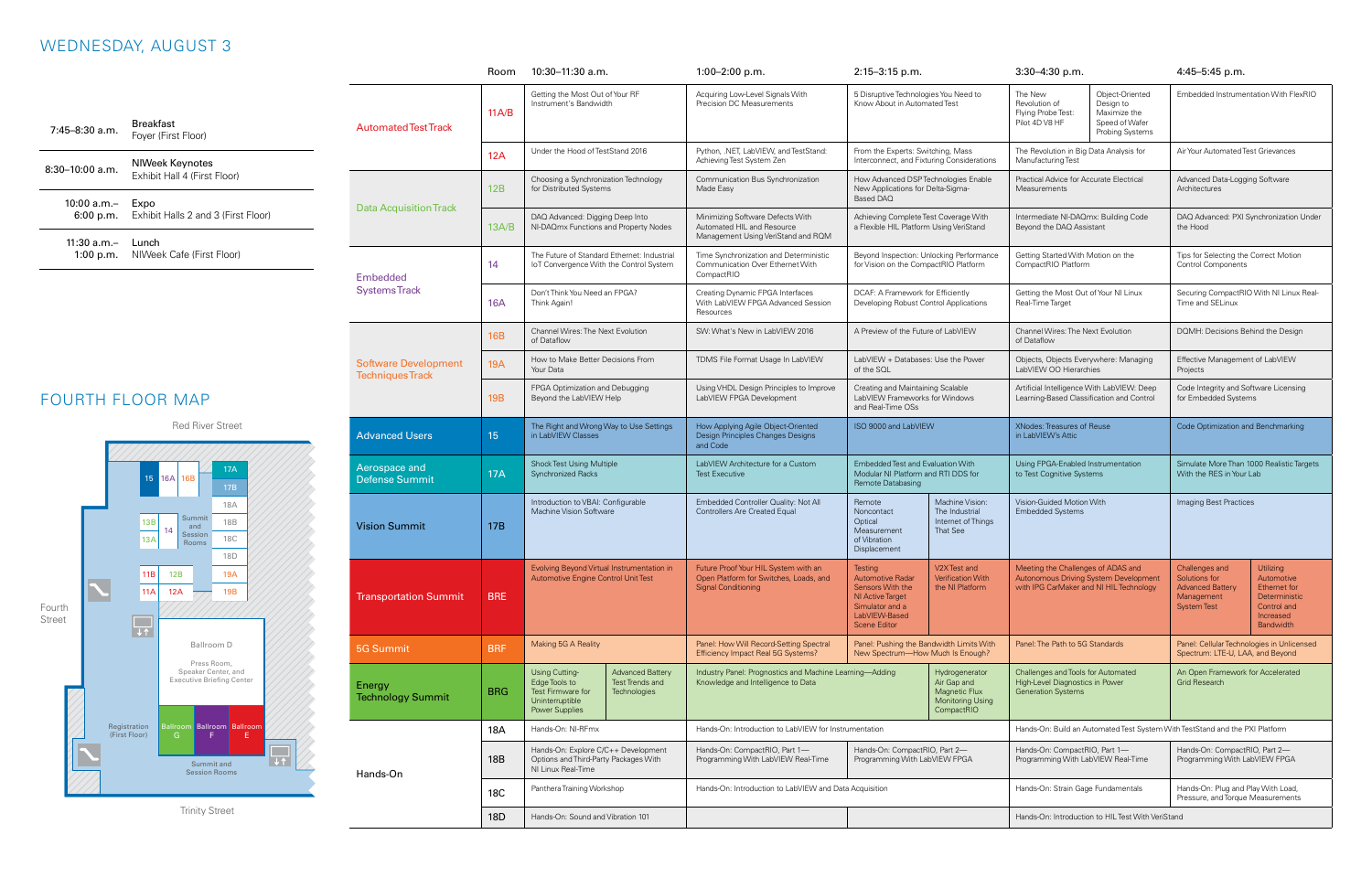## THURSDAY, AUGUST 4

#### Room 10:30–11:30 a.m. 1:00–1:30 p.m. 1:30–2:00 p.m. 2:15–3:15 p.m.

3 Technologies That Can Make or Break Your Spectrum Monitoring System

Choosing the Best Digital Instruments for Your Test Application

DAQ Advanced: Digging Deep Into NI-DAQmx Functions and Property Nodes

The BIG, the BAD, and the UGLY: Big Data Best Practices for DAQ

LabVIEW FPGA: Getting the Most Out of Simulation

Designing Medical Devices With LabVIEW

Caraya: A New Take on LabVIEW Unit Testing

Using the Measurement Studio Installer Builder

|                                                             | Room            | 10:30-11:30 a.m.                                                                                              | $1:00-1:30$ p.m.                                                                                                                                  | 1:30-2:00 p.m.                                                                                     |  |
|-------------------------------------------------------------|-----------------|---------------------------------------------------------------------------------------------------------------|---------------------------------------------------------------------------------------------------------------------------------------------------|----------------------------------------------------------------------------------------------------|--|
| <b>Automated Test Track</b>                                 | 11A/B           | Getting Started With Reconfigurable<br>Oscilloscopes                                                          | Minimizing Uncertainty in Noise Figure<br>Measurements                                                                                            | <b>GNSS Test Equipment for Satellite</b><br>Navigation System Validation                           |  |
|                                                             | 12A             | Understanding Test System Performance                                                                         | Creating a Custom TestStand Operator<br>Interface: A Quick Start Guide                                                                            | Capturing ATE Requirements With NI<br>Requirements Gateway                                         |  |
| <b>Data Acquisition Track</b>                               | 12B             | Data Management Architectures for Large<br>or Lengthy DAQ Applications                                        | Bridging the Gap to Online Condition<br>Monitoring Systems Using NI DAQ,<br>Signal Analysis, DIAdem, and Condition<br>Monitoring Domain Expertise | Using Structural Health Monitoring to<br>Reduce Risks for Historical Buildings                     |  |
|                                                             | 13A/B           | Combining the Power of LabVIEW and<br>the Arduino Platform on Simple, Low-Cost<br><b>T&amp;M Applications</b> | NI PXI and LabVIEW in an Advanced<br>Nondestructive Examination Test System<br>for Nuclear Reactor Fuel Channels                                  | 6-Degrees-of-Freedom Platform Control<br>With LabVIEW                                              |  |
| <b>Embedded</b><br><b>Systems Track</b>                     | 14              | Poles, Kt, Ke, mH, IQ, ID, SVM-Oh My!:<br>Motor Alphabet Soup                                                 | Tips and Tricks for Dynamically Configuring Your Embedded System                                                                                  |                                                                                                    |  |
|                                                             | <b>16A</b>      | <b>Creating Effective User Experiences</b><br>in LabVIEW Applications                                         | Designing Advanced User Interfaces<br>in LabVIEW                                                                                                  | Practical Object-Oriented Techniques<br>in LabVIEW                                                 |  |
| <b>Software Development</b>                                 | <b>16B</b>      | Efficient LabVIEW Projects: A Team-Based<br>Approach                                                          | Mob Programming With LabVIEW                                                                                                                      | Enhancing Large Project Development<br>With Open Source Tools                                      |  |
| <b>Techniques Track</b>                                     | 19A             | Tips and Tricks for ANSI C Programmers<br>Using LabWindows™/CVI                                               | Designing a LabVIEW Interface for .NET Applications                                                                                               |                                                                                                    |  |
|                                                             | 19B             | No Designer, No Problem                                                                                       | IoTYourself: Broadcast CompactRIO Data<br>to Multiple Platforms                                                                                   | Advanced FPGA: Architecture for<br>Distributed, Synchronized Control                               |  |
| <b>Embedded Systems</b>                                     | 15              | Data Communication Methods for<br><b>Embedded Systems</b>                                                     | CompactRIO or CompactDAQ: Which Platform Is Right for Me?                                                                                         |                                                                                                    |  |
| Automated Test Systems/<br><b>Data Acquisition Systems</b>  | 17A             | Trends in Radar Systems and Their Impact<br>on Test System Architectures                                      | Taking the Noise Out of Vibration<br>Measurements With Optical Sensing<br>Technology                                                              | Boosting Your Automated Test System:<br>Switch Executive Secrets Revealed                          |  |
| <b>Software Development</b><br><b>Techniques</b>            | 17B             | <b>Getting Started With Continuous</b><br>Integration in LabVIEW                                              | Separation of Concerns: Architecting Maintainable Software                                                                                        |                                                                                                    |  |
| <b>Data Acquisition Systems/</b><br><b>Embedded Systems</b> | <b>BRE</b>      | Hack Your Car With NI CAN Interfaces<br>and LabVIEW                                                           | Tips for Designing Carrier Boards and RMCs for the SOM and Single-Board RIO                                                                       |                                                                                                    |  |
| <b>Embedded Systems</b>                                     | <b>BRF</b>      | Wireless Connectivity Options for the IoT:<br>Connect Your LabVIEW RIO Hardware to<br>the Physical World      | Automated Software Test Using Commercial Testing Tools                                                                                            |                                                                                                    |  |
| <b>Embedded Systems</b>                                     | <b>BRG</b>      | Get the Most Out of Your Embedded UI                                                                          | Using PID Control in an FPGA                                                                                                                      | Explore New Frontiers With CompactRIO:<br>2500 m Below Sea Level on Canyon<br>Offshore's ROV Drill |  |
|                                                             | 18A             |                                                                                                               |                                                                                                                                                   |                                                                                                    |  |
|                                                             | 18 <sub>B</sub> | Hands-On: Vision                                                                                              |                                                                                                                                                   |                                                                                                    |  |
| Hands-On                                                    | 18C             | Hands-On: LabVIEW Data Management<br>and Post-Processing                                                      |                                                                                                                                                   |                                                                                                    |  |
|                                                             | 18D             | Hands-On: Code Review Best Practices                                                                          |                                                                                                                                                   |                                                                                                    |  |
|                                                             |                 |                                                                                                               |                                                                                                                                                   |                                                                                                    |  |

**7:45–8:30 a.m.** Breakfast Foyer (First Floor) 8:30–10:00 a.m. NIWeek Keynotes Exhibit Hall 4 (First Floor) 11:30 a.m.– Lunch 12:45 p.m. NIWeek Cafe (First Floor)

> LabVIEW and the Industrial Internet of Things: Shaping the Future of Product Mass Customization

Semantic Interoperability Is the Key for a Digitalized World

How Advanced DSP Technologies Enable New Applications for Delta-Sigma-Based DAQ

LabVIEW Configuration Management Tools

Understanding How to Leverage the Power of Kintex-7 FPGA Targets From NI

Develop Distributed Systems of the Future Using the Cloud

Acquired Data Solutions Using the NI Toolchain to Advance AREVA's Cavitation Peening

## FOURTH FLOOR MAP



Trinity Street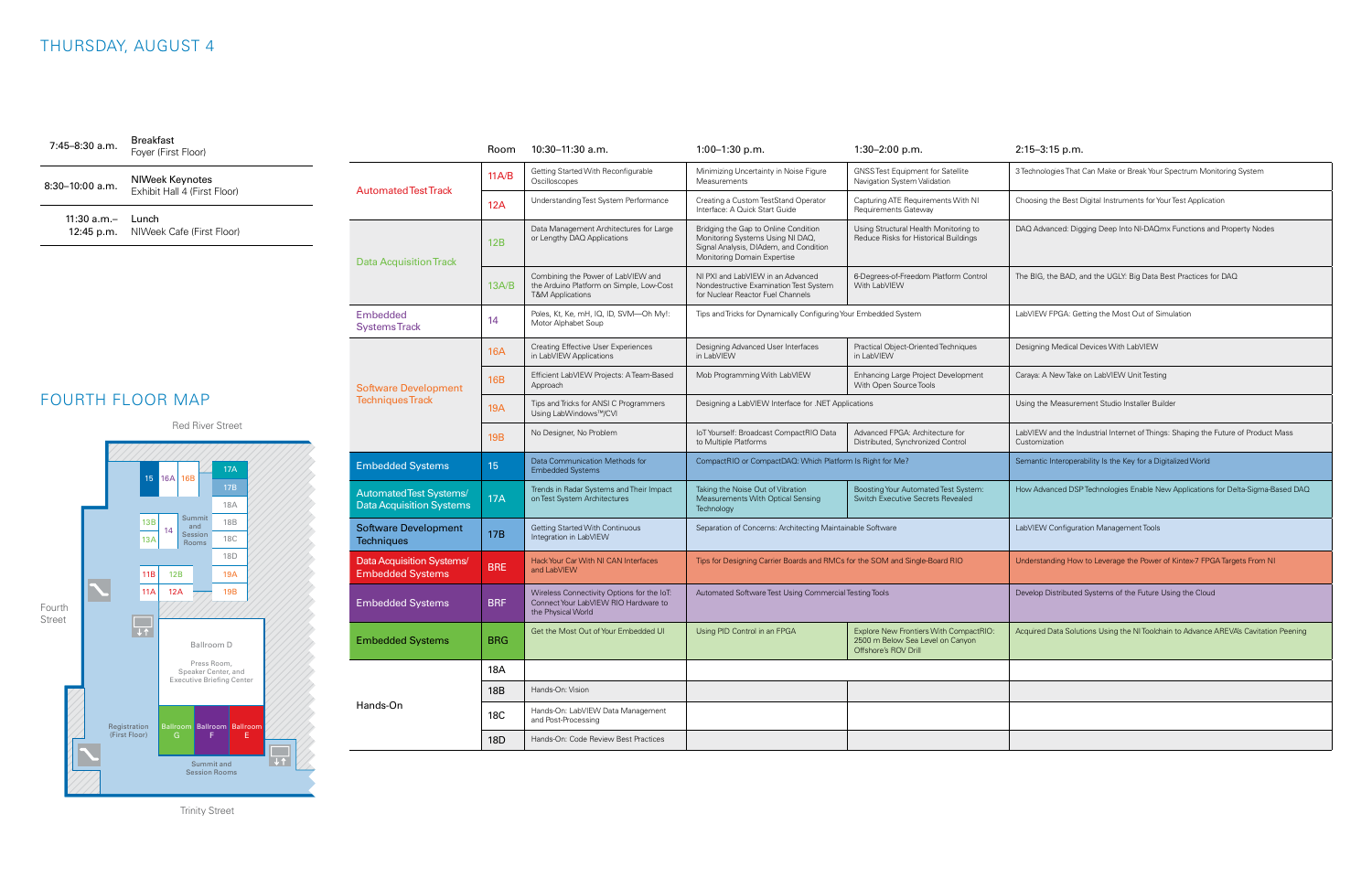## EXHIBITION HALL **ACCEPT OF A SET OF A SET OF A SET OF A SET OF A SET OF A SET OF A SET OF A SET OF A SET OF A SET OF A SET OF A SET OF A SET OF A SET OF A SET OF A SET OF A SET OF A SET OF A SET OF A SET OF A SET OF A SET**



### **Exhibitors**

6TL Engineering\* 338 A Better Complete Development Engineering Firm 809Q Acquired Data Solutions Inc.\* 104 Advanced Illumination 327<br>Advint 116 Advint 116<br>Aledyne Engineering Inc.\*<sup>t</sup> 235, Aledyne Engineering Inc.\*<sup>†</sup> 809G Aliaro AB 340 Allied Reliability Group\* 121<br>Allied Vision Technologies 928 Allied Vision Technologies 928<br>AMETEK Solartron Metrology 332 AMETEK Solartron Metrology Amfax Ltd.\* 639 Aplex Technology 240<br>Appando<sup>t</sup> 809F Appando<sup>+</sup> Artisan Technology Group 241 Averna\*<sup>†</sup> 310<br>Avionics Interface Technologies 222 Avionics Interface Technologies Avtron Aerospace\* 938 B&A Engineering Systems Inc.\*<sup>†</sup> 809A<br>Ball Systems Inc.\* 210 Ball Systems Inc.\* 210<br>Basler 225 Basler 925<br>Beltronic Industrie-PC AG 130 Beltronic Industrie-PC AG Berghof Automation GmbH | Testing\* 115 Bloomy\*<sup>†</sup> 205<br>Bosch Rexroth<sup>†</sup> 221, Bosch Rexroth<sup>+</sup> 809P Bosch Software Innovations Bruel & Kjaer 227 Carmel Instruments 133<br>CertTech<sup>\*†</sup> 840 CertTech\*<sup>†</sup> 840<br>Chroma Systems Solutions Inc. 924 Chroma Systems Solutions Inc. Circuit Check Inc.\* 326

| Cobham Wireless*                    | 105   | <b>JSOL Corporation</b>                 | 122   |
|-------------------------------------|-------|-----------------------------------------|-------|
| <b>Connection Technology Center</b> | 220   | Kistler Instrument Corp.                | 229   |
| dag.io LLC* <sup>+</sup>            | 809J  | Konrad Technologies*                    | 239   |
| DATA AHEAD GmbH* <sup>+</sup>       | 809H  | Kowa American Corporation               | 926   |
| Denso Robotics                      | 126   | KUNBUS GmbH                             | 123   |
| Digilent, an NI Company             | 140   | LHP Engineering Solutions* <sup>†</sup> | 232   |
|                                     | 809K, | Loccioni*                               | 114   |
| DigiMetrix GmbH* <sup>+</sup>       | 1016. | M3 Systems*                             | 441   |
|                                     | 809D  | MAC Panel Co.*                          | 539   |
| <b>Edmund Optics</b>                | 827   | <b>Meggitt Sensing Systems</b>          | 233   |
| EFORE S.p.A.                        | 124   | Micro Precision Calibration Inc.        | 110   |
| Emona Instruments Pty Ltd.          | 929   | ModelingTech Energy                     | 128   |
| Enthought                           | 809N  | Technology Co. Ltd. <sup>+</sup>        |       |
| Frdos Miller* <sup>†</sup>          | 108   | Mouser Electronics                      | 739   |
| esz AG calibration & metrology      | 139   | Multi-Contact USA                       | 132   |
| Ettus Research, an NI Company       | 215   | <b>NASA Tech Briefs</b>                 | 1040  |
| Focus Technology Group,             | 136   | Neousys Technology Inc.                 | 1024  |
| a Mesuro product                    |       | <b>NFT USA</b>                          | 920   |
| G Systems*                          | 817   | NI Systems Engineering                  | 8090  |
| G.R.A.S. Sound & Vibration*         | 218   | NOFFZ Technologies*                     | 318A  |
| Gardasoft <sup>+</sup>              | 940   | OPAI-RT* <sup>†</sup>                   | 809C  |
| Gemalto <sup>t</sup>                | 1028  | <b>OPC</b> Foundation                   | 113   |
| Girlstart                           | 1038  | OptimalPlus                             | 138   |
| Graftek Imaging*                    | 825   | OSIsoft LLC                             | 641   |
| GuideTech                           | 119   | PCB Piezotronics Inc.*                  | 738   |
| Hiller Measurements*                | 135   | Perkins Coie LLP                        | 541   |
| <b>HPF</b>                          | 1008  | PFC Flexible Circuits Ltd.              | 916   |
| HUBER + SUHNER Inc.                 | 919   | Pleora Technologies                     | 939   |
| IBM*                                | 905   | Precision Filters Inc.*                 | 214   |
| Ideal System Solutions Inc.*        | 134   | PVI Systems Inc.* <sup>†</sup>          | 821   |
| IFFF Central Texas Section*         | 918   | Ouanser <sup>t</sup>                    | 339   |
| Integrated Test Corporation         | 1026  | Quantified Logic LLC                    | 540   |
| Jasper Display Corp.                | 1032  | $RTI^{*+}$                              | 1020. |
| JKI* <sup>+</sup>                   | 911   |                                         | 8091  |

| S.E.A. Datentechnik GmbH* <sup>+</sup>                                    | 917,<br>809E |
|---------------------------------------------------------------------------|--------------|
| Schneider Optics Inc.                                                     | 829          |
| Seica Inc.*                                                               | 833          |
| SEMIKRON Inc.                                                             | 127          |
| Shenzhen Vico Technology Ltd.                                             | 941          |
| Sentech America                                                           | 1018         |
| Signal.X* <sup>+</sup>                                                    | 809L         |
| Soliton Technologies                                                      | 211          |
| SM Instruments Inc* <sup>+</sup>                                          | 809M         |
| <b>STIL</b>                                                               | 439          |
| STUDIO BODs* <sup>+</sup>                                                 | 809B         |
| SVTronics Inc.                                                            | 238          |
| TDK-Lambda Americas                                                       | 219          |
| Tecnologico de Monterrey                                                  | 1034         |
| <b>Technology Service</b><br>Corporation*                                 | 640          |
| Tekscan Inc.                                                              | 740          |
| Teledyne Microwave Solutions                                              | 839          |
| <b>Teledyne Relays</b>                                                    | 839A         |
| <b>TestEquity LLC</b>                                                     | 226          |
| Trescal Inc.                                                              | 932          |
| UT Austin-Master of Science in<br>Technology Commercialization<br>Program | 1010         |
| Verivolt                                                                  | 111          |
| Viewpoint Systems* <sup>+</sup>                                           | 838          |
| Virginia Panel Corporation*                                               | 318          |
| Viviota                                                                   | 141          |
| VST America Inc.                                                          | 538          |
| Wibu-Systems USA                                                          | 927          |
| WIN 911 Software <sup>t</sup>                                             | 112          |
| Wineman Technology Inc.* <sup>†</sup>                                     | 921          |
| WireFlow AB* <sup>+</sup>                                                 | 933          |